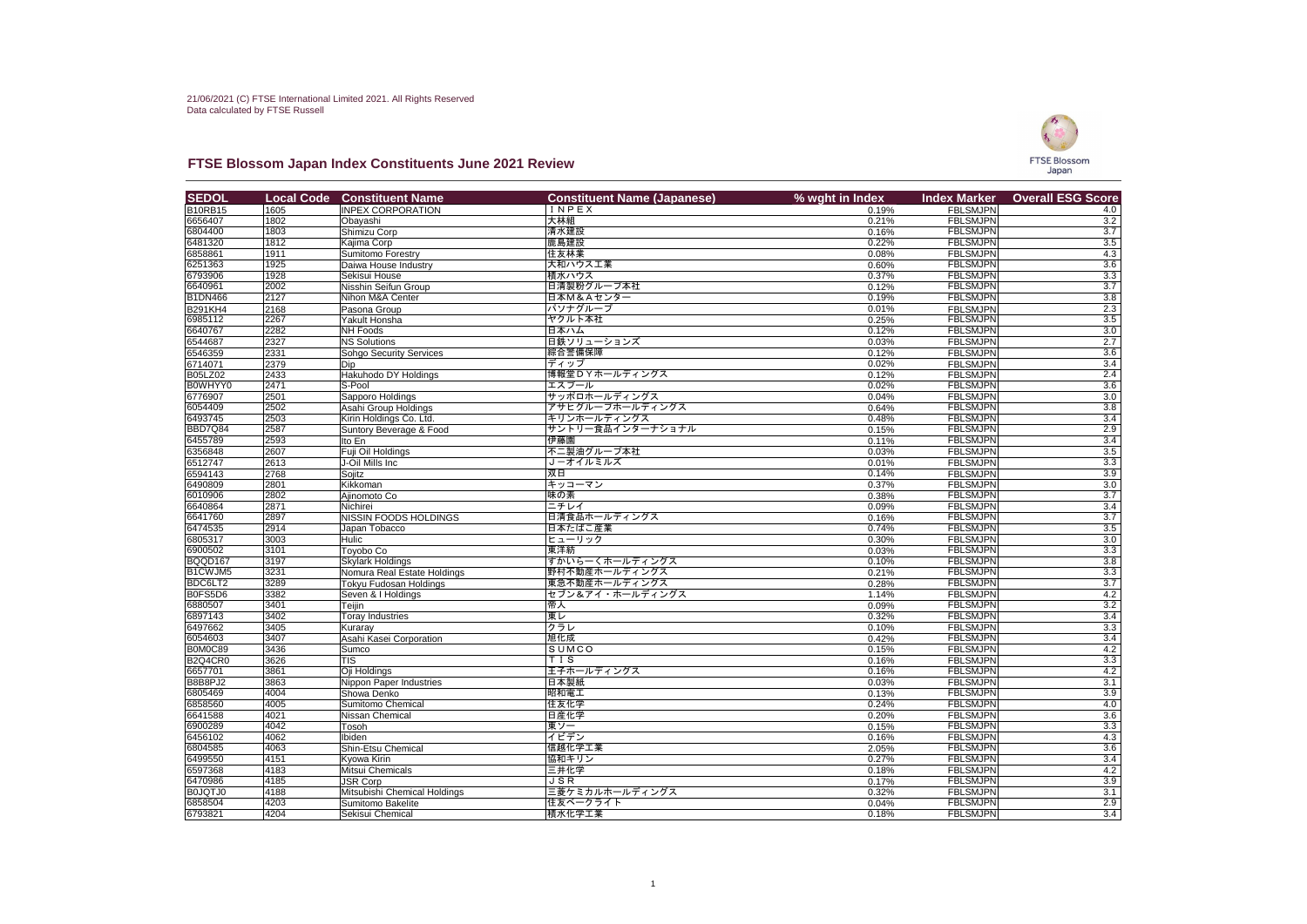| <b>SEDOL</b>                     | <b>Local Code</b> | <b>Constituent Name</b>                  | <b>Constituent Name (Japanese)</b> | % wght in Index | <b>Index Marker</b>                | <b>Overall ESG Score</b> |
|----------------------------------|-------------------|------------------------------------------|------------------------------------|-----------------|------------------------------------|--------------------------|
| 6010047                          | 4206              | Aica Kogyo                               | アイカエ業                              | 0.07%           | <b>FBLSMJPN</b>                    | 4.2                      |
| 6910705                          | 4208              | <b>Ube Industries</b>                    | 宇部興産                               | 0.06%           | <b>FBLSMJPN</b>                    | 3.5                      |
| 6390921                          | 4307              | Nomura Research Institute                | 野村総合研究所                            | 0.23%           | <b>FBLSMJPN</b>                    | 3.5                      |
| 6416281                          | 4324              | Dentsu Group                             | 電通グループ                             | 0.25%           | <b>FBLSMJPN</b>                    | $\overline{3.4}$         |
| 6483809                          | 4452              | Kao                                      | 花王                                 | 0.87%           | <b>FBLSMJPN</b>                    | $\overline{3.8}$         |
| 6870445                          | 4502              | Takeda Pharmaceutical                    | 武田薬品工業                             | 1.64%           | <b>FBLSMJPN</b>                    | 3.8                      |
| 6985383                          | $\sqrt{4503}$     | <b>Astellas Pharmaceutical</b>           | アステラス製薬                            | 1.03%           | <b>FBLSMJPN</b>                    | 4.0                      |
| 6250865                          | 4506              | Sumitomo Dainippon Pharma                | 大日本住友製薬                            | 0.11%           | <b>FBLSMJPN</b>                    | $\overline{3.2}$         |
| 6804682                          | 4507              | Shionogi                                 | 塩野義製薬                              | 0.44%           | <b>FBLSMJPN</b>                    | 3.7                      |
| 6196408                          | 4519              | Chugai Seiyaku                           | 中外製薬                               | 0.78%           | <b>FBLSMJPN</b>                    | 4.2                      |
| 6307200                          | 4523              | Eisai                                    | エーザイ                               | 0.94%           | <b>FBLSMJPN</b>                    | 3.5                      |
| 6660107                          | 4528              | Ono Pharmaceutical                       | 小野薬品工業                             | 0.30%           | <b>FBLSMJPN</b>                    | 4.2                      |
| 6776606                          | 4536              | Santen Pharmaceutical                    | 参天製薬                               | 0.16%           | <b>FBLSMJPN</b>                    | 3.6                      |
| 6885074                          | 4543              | <b>Terumo Corp</b>                       | テルモ                                | 0.84%           | <b>FBLSMJPN</b>                    | 3.3                      |
| <b>B0J7D91</b>                   | $\sqrt{4568}$     | Daiichi Sankyo                           | 第一三共                               | 1.34%           | <b>FBLSMJPN</b>                    | 4.0                      |
| <b>B97SH97</b>                   | 4587              | Peptidream                               | ペプチドリーム                            | 0.14%           | <b>FBLSMJPN</b>                    | $\overline{3.7}$         |
| 6250821                          | 4631              | <b>DIC</b>                               | DIC                                | 0.06%           | <b>FBLSMJPN</b>                    | 3.5                      |
| 6648891                          | 4661              | <b>Oriental Land</b>                     | オリエンタルランド                          | 0.89%           | <b>FBLSMJPN</b>                    | $\overline{3.7}$         |
| B <sub>1</sub> GVJ <sub>73</sub> | 4665              | Duskin                                   | ダスキン                               | 0.03%           | <b>FBLSMJPN</b>                    | $\overline{3.3}$         |
| 6084848                          | 4689              | Z Holdings                               | Zホールディングス                          | 0.34%           | <b>FBLSMJPN</b>                    | 3.0                      |
| 6200194                          | $\sqrt{4739}$     | <b>Itochu Techno Solutions</b>           | 伊藤忠テクノソリューションズ                     | 0.08%           | <b>FBLSMJPN</b>                    | 2.1                      |
| 6229597                          | 4755              | Rakuten                                  | 楽天グループ                             | 0.25%           | <b>FBLSMJPN</b>                    | $\overline{3.5}$         |
| BMC9NN2                          | 4887              | Sawai Group Holdings                     | サワイグループホールディングス                    | 0.05%           | <b>FBLSMJPN</b>                    | 3.3                      |
| 6356525                          | 4901              | <b>FUJIFILM Holdings</b>                 | 富士フイルムホールディングス                     | 0.67%           | <b>FBLSMJPN</b>                    | 3.5                      |
| 6496700                          | 4902              | Konica Minolta                           | コニカミノルタ                            | 0.07%           | <b>FBLSMJPN</b>                    | $\overline{4.3}$         |
| 6805265                          | 4911              | Shiseido                                 | 資生堂                                | 0.89%           | <b>FBLSMJPN</b>                    | 3.3                      |
| 6518808                          | 4912              | Lion Corp                                | ライオン                               | 0.14%           | <b>FBLSMJPN</b>                    | $\overline{3.2}$         |
| 6560973                          | 4917              | Mandom Co                                | マンダム                               | 0.02%           | <b>FBLSMJPN</b>                    | $\overline{3.1}$         |
| 6194468                          | 4922              | Kose                                     | コーセー                               | 0.15%           | <b>FBLSMJPN</b>                    | 4.4                      |
| B5N4QN8                          | 4927              | Pola Orbis Holdings                      | ポーラ・オルビスホールディングス                   | 0.06%           | <b>FBLSMJPN</b>                    | $\overline{3.7}$         |
| <b>B627LW9</b>                   | 5020              | Eneos Holdings                           | ENEOSホールディングス                      | 0.36%           | <b>FBLSMJPN</b>                    | $\overline{3.8}$         |
| BYSJJ43                          | 5021              | Cosmo Energy Holdings                    | コスモエネルギーホールディングス                   | 0.04%           | <b>FBLSMJPN</b>                    | $\overline{3.1}$         |
| 6986461                          | 5101              | Yokohama Rubber                          | 横浜ゴム                               | 0.07%           | <b>FBLSMJPN</b>                    | $\overline{3.7}$         |
| 6900182                          | 5105              | Toyo Tire                                | TOYO TIRE                          | 0.07%           | <b>FBLSMJPN</b>                    | 3.4                      |
| 6132101                          | 5108              | <b>Bridgestone Corp</b>                  | ブリヂストン<br>住友ゴム工業                   | 0.84%           | <b>FBLSMJPN</b>                    | 4.2<br>4.0               |
| 6858991<br>6055208               | 5110<br>5201      | Sumitomo Rubber Industries<br><b>AGC</b> | A G C                              | 0.08%<br>0.30%  | <b>FBLSMJPN</b><br><b>FBLSMJPN</b> | 3.2                      |
| 6641447                          | 5202              | Nippon Sheet Glass                       | 日本板硝子                              | 0.02%           | <b>FBLSMJPN</b>                    | $\overline{3.3}$         |
| 6894003                          | 5301              | Tokai Carbon                             | 東海カーボン                             | 0.09%           | <b>FBLSMJPN</b>                    | $\overline{3.6}$         |
| 6897466                          | 5332              | Toto                                     | TOTO                               | 0.29%           | <b>FBLSMJPN</b>                    | 4.1                      |
| 6619604                          | 5334              | <b>NGK Spark Plug</b>                    | 日本特殊陶業                             | 0.09%           | <b>FBLSMJPN</b>                    | 3.4                      |
| 6642569                          | 5401              | Nippon Steel                             | 日本製鉄                               | 0.41%           | <b>FBLSMJPN</b>                    | $\overline{3.5}$         |
| 6496023                          | 5406              | Kobe Steel                               | 神戸製鋼所                              | 0.06%           | <b>FBLSMJPN</b>                    | $\overline{3.6}$         |
| 6543792                          | 5411              | <b>JFE Holdings</b>                      | ジェイ エフ イー ホールディングス                 | 0.18%           | <b>FBLSMJPN</b>                    | 3.5                      |
| 6429201                          | 5486              | <b>Hitachi Metals</b>                    | 日立金属                               | 0.12%           | <b>FBLSMJPN</b>                    | $\overline{2.8}$         |
| 6357562                          | 5801              | Furukawa Electric                        | 古河電気工業                             | 0.06%           | <b>FBLSMJPN</b>                    | 3.2                      |
| 6858708                          | 5802              | Sumitomo Electric Industries             | 住友電気工業                             | 0.36%           | <b>FBLSMJPN</b>                    | $\overline{3.1}$         |
| 6356707                          | 5803              | Fujikura                                 | フジクラ                               | 0.04%           | <b>FBLSMJPN</b>                    | $\overline{3.2}$         |
| 6900267                          | 5901              | Toyo Seikan Group Holdings               | 東洋製罐グループホールディングス                   | 0.08%           | <b>FBLSMJPN</b>                    | 3.4                      |
| 6776781                          | 5929              | Sanwa Holdings                           | 三和ホールディングス                         | 0.09%           | <b>FBLSMJPN</b>                    | 3.3                      |
| 6900212                          | 5938              | LIXIL                                    | LIXIL                              | 0.26%           | <b>FBLSMJPN</b>                    | 4.1                      |
| 6740582                          | 5947              | Rinnai Corp                              | リンナイ                               | 0.11%           | <b>FBLSMJPN</b>                    | 3.2                      |
| BQRRZ00                          | 6098              | Recruit Holdings                         | リクルートホールディングス                      | 2.52%           | <b>FBLSMJPN</b>                    | 4.1                      |
| 6687571                          | 6268              | Nabtesco Corp                            | ナブテスコ                              | 0.17%           | <b>FBLSMJPN</b>                    | 3.6                      |
| 6496584                          | 6301              | Komatsu                                  | 小松製作所                              | 0.90%           | <b>FBLSMJPN</b>                    | $\overline{3.7}$         |
| 6429405                          | 6305              | <b>Hitachi Construction Machinery</b>    | 日立建機                               | 0.12%           | <b>FBLSMJPN</b>                    | $\overline{3.5}$         |
| 6497509                          | 6326              | Kubota                                   | クボタ                                | 0.85%           | <b>FBLSMJPN</b>                    | $\overline{3.1}$         |
| 6302700                          | 6361              | Ebara                                    | 荏原製作所                              | 0.18%           | <b>FBLSMJPN</b>                    | 4.0                      |
| 6250724                          | 6367              | Daikin Industries                        | ダイキン工業                             | 1.90%           | <b>FBLSMJPN</b>                    | $\overline{3.6}$         |
| 6497963                          | 6370              | Kurita Water Inds                        | 栗田工業                               | 0.20%           | <b>FBLSMJPN</b>                    | $\overline{3.7}$         |
| 6250025                          | 6383              | Daifuku                                  | ダイフク                               | 0.32%           | <b>FBLSMJPN</b>                    | 3.4                      |
| 6146500                          | 6448              | <b>Brother Industries</b>                | ブラザー工業                             | 0.13%           | <b>FBLSMJPN</b>                    | 4.1                      |
| 6374226                          | 6457              | Glory                                    | グローリー                              | 0.04%           | <b>FBLSMJPN</b>                    | 3.5                      |
| 6641544                          | 6471              | <b>NSK</b>                               | 日本精工                               | 0.12%           | <b>FBLSMJPN</b>                    | 3.3                      |
| 6497082                          | 6473              | JTEKT                                    | ジェイテクト                             | 0.08%           | <b>FBLSMJPN</b>                    | $\overline{3.5}$         |
| 6429104                          | 6501              | Hitachi                                  | 日立製作所                              | 1.90%           | <b>FBLSMJPN</b>                    | 3.5                      |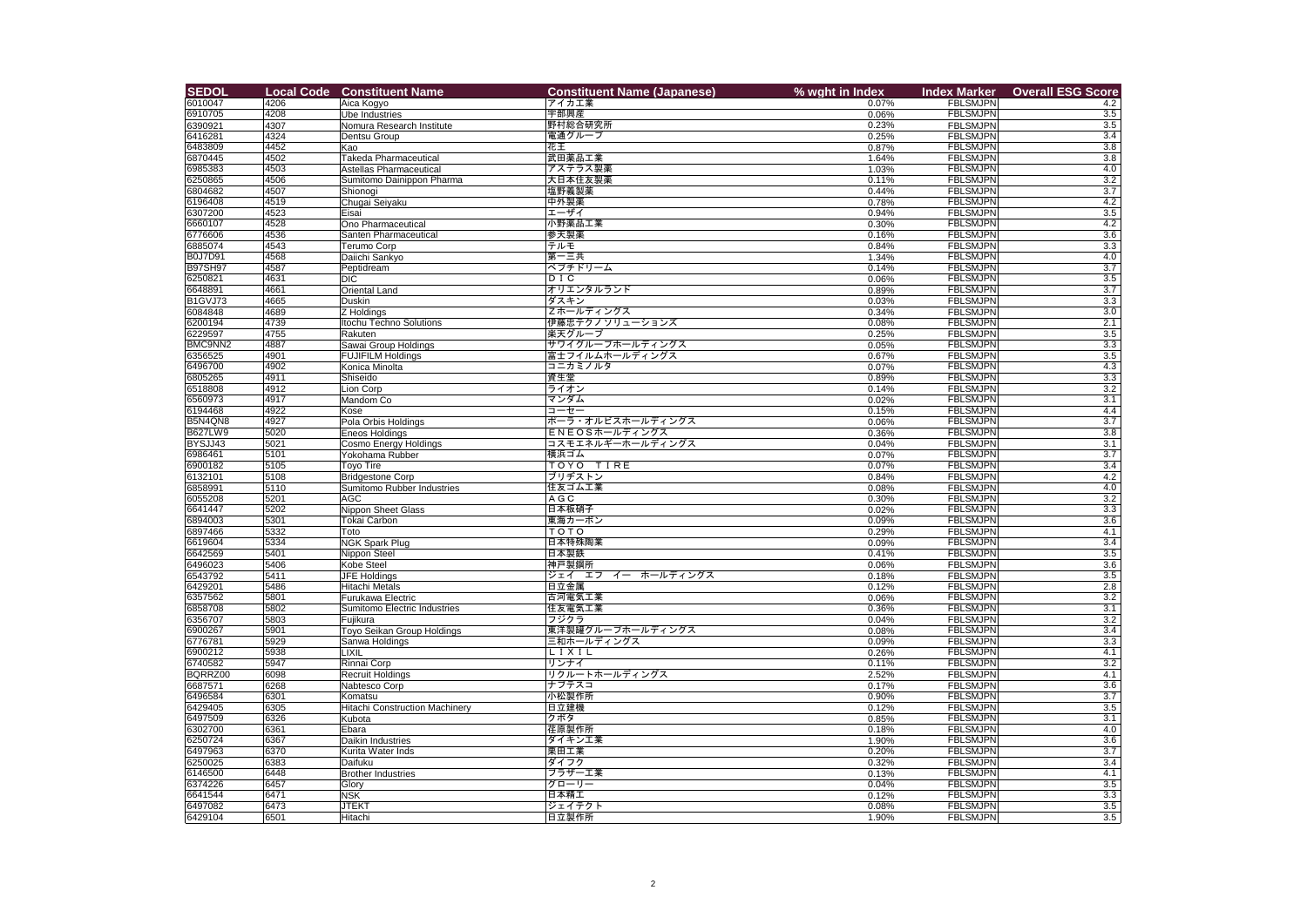| <b>SEDOL</b>       | <b>Local Code</b> | <b>Constituent Name</b>                       | <b>Constituent Name (Japanese)</b> | % wght in Index | <b>Index Marker</b>                | <b>Overall ESG Score</b>             |
|--------------------|-------------------|-----------------------------------------------|------------------------------------|-----------------|------------------------------------|--------------------------------------|
| 6897217            | 6502              | <b>Toshiba Corp</b>                           | 東芝                                 | 0.73%           | <b>FBLSMJPN</b>                    | 3.6                                  |
| 6597045            | 6503              | Mitsubishi Electric Corp                      | 三菱電機                               | 1.13%           | <b>FBLSMJPN</b>                    | 3.3                                  |
| 6356365            | 6504              | Fuji Electric                                 | 富士電機                               | 0.22%           | <b>FBLSMJPN</b>                    | 4.1                                  |
| 6575900            | 6508              | Meidensha Corp                                | 明電舎                                | 0.03%           | <b>FBLSMJPN</b>                    | $\overline{3.4}$                     |
| 6640682            | 6594              | Nidec Corp                                    | 日本電産                               | 1.42%           | <b>FBLSMJPN</b>                    | 3.5                                  |
| B3CY5L6            | 6632              | <b>JVCKENWOOD</b>                             | JVCケンウッド                           | 0.01%           | <b>FBLSMJPN</b>                    | 3.3                                  |
| 6659428            | 6645              | Omron Corp                                    | オムロン<br>ジーエス・ユアサ コーポレーション          | 0.39%           | <b>FBLSMJPN</b>                    | $\overline{3.8}$                     |
| 6744250<br>6640400 | 6674<br>6701      | <b>GS Yuasa Corp</b><br><b>NEC</b>            | 日本電気                               | 0.07%<br>0.35%  | <b>FBLSMJPN</b><br><b>FBLSMJPN</b> | 3.4<br>4.2                           |
| 6356945            | 6702              | Fujitsu                                       | 富士通                                | 0.89%           | <b>FBLSMJPN</b>                    | 4.1                                  |
| 6616508            | 6724              | Seiko Epson                                   | セイコーエプソン                           | 0.13%           | <b>FBLSMJPN</b>                    | 4.0                                  |
| 6572707            | 6752              | Panasonic Corp                                | パナソニック                             | 0.76%           | <b>FBLSMJPN</b>                    | $\overline{3.6}$                     |
| 6800602            | 6753              | Sharp                                         | シャープ                               | 0.09%           | <b>FBLSMJPN</b>                    | 3.4                                  |
| 6044109            | 6754              | Anritsu                                       | アンリツ                               | 0.05%           | <b>FBLSMJPN</b>                    | 4.0                                  |
| 6821506            | 6758              | Sony Corp                                     | ソニーグループ                            | 3.89%           | <b>FBLSMJPN</b>                    | 3.9                                  |
| 6869302            | 6762              | <b>TDK Corp</b>                               | TDK                                | 0.39%           | <b>FBLSMJPN</b>                    | $\overline{3.7}$                     |
| 6021500            | 6770              | <b>Alps Alpine</b>                            | アルプスアルパイン                          | 0.06%           | <b>FBLSMJPN</b>                    | 3.3                                  |
| 6349008            | 6794              | <b>Foster Electric</b>                        | フォスター電機                            | 0.01%           | <b>FBLSMJPN</b>                    | $\overline{3.2}$                     |
| 6428725            | 6806              | <b>Hirose Electric</b>                        | ヒロセ電機                              | 0.13%           | <b>FBLSMJPN</b>                    | $\overline{3.1}$                     |
| 6986427<br>6985543 | 6841<br>6845      | Yokogawa Electric<br>Azbil Corp.              | 横河電機<br>アズビル                       | 0.14%<br>0.21%  | <b>FBLSMJPN</b><br><b>FBLSMJPN</b> | 4.1<br>3.4                           |
| 6870490            | 6857              | <b>Advantest Corp</b>                         | アドバンテスト                            | 0.48%           | <b>FBLSMJPN</b>                    | $\overline{3.5}$                     |
| 6883807            | 6869              | Sysmex                                        | シスメックス                             | 0.65%           | <b>FBLSMJPN</b>                    | 3.4                                  |
| 6640381            | 6902              | <b>Denso Corporation</b>                      | デンソー                               | 0.99%           | <b>FBLSMJPN</b>                    | $\overline{3.0}$                     |
| 6918981            | 6925              | Ushio Inc                                     | │ウシオ電機                             | 0.07%           | <b>FBLSMJPN</b>                    | $\overline{3.1}$                     |
| 6178967            | 6952              | Casio Computer Co                             | カシオ計算機                             | 0.11%           | <b>FBLSMJPN</b>                    | 3.4                                  |
| 6356934            | 6954              | Fanuc                                         | ファナック                              | 1.74%           | <b>FBLSMJPN</b>                    | $\overline{3.4}$                     |
| 6747204            | 6963              | Rohm                                          | $ n-\Delta$                        | 0.20%           | <b>FBLSMJPN</b>                    | $\overline{3.2}$                     |
| 6804927            | 6967              | Shinko Elec Ind                               | 新光電気工業                             | 0.06%           | <b>FBLSMJPN</b>                    | 3.8                                  |
| 6499260            | 6971              | <b>Kyocera Corp</b>                           | 京セラ                                | 0.51%           | <b>FBLSMJPN</b>                    | 3.3                                  |
| 6870564            | 6976              | Taiyo Yuden                                   | 太陽誘電                               | 0.16%           | <b>FBLSMJPN</b>                    | $\overline{3.8}$                     |
| 6610403<br>6597067 | 6981<br>7011      | Murata Manufacturing<br>Mitsubishi Heavy Inds | 村田製作所<br> 三菱重工業                    | 1.18%           | <b>FBLSMJPN</b><br><b>FBLSMJPN</b> | $\overline{3.9}$<br>$\overline{3.3}$ |
| 6484620            | 7012              | Kawasaki Heavy Industries                     | 川崎重工業                              | 0.32%<br>0.12%  | <b>FBLSMJPN</b>                    | 3.3                                  |
| 6642860            | 7201              | Nissan Motor                                  | 日産自動車                              | 0.30%           | <b>FBLSMJPN</b>                    | 3.9                                  |
| 6900643            | 7203              | <b>Toyota Motor</b>                           | トヨタ自動車                             | 7.06%           | <b>FBLSMJPN</b>                    | $\overline{3.6}$                     |
| 6428305            | 7205              | <b>Hino Motors</b>                            | 日野自動車                              | 0.09%           | <b>FBLSMJPN</b>                    | 3.2                                  |
| 6598446            | 7211              | Mitsubishi Motors                             | 三菱自動車工業                            | 0.05%           | <b>FBLSMJPN</b>                    | 4.1                                  |
| 6642428            | 7240              | <b>NOK</b>                                    | NOK                                | 0.04%           | <b>FBLSMJPN</b>                    | $\overline{3.9}$                     |
| 6010702            | 7259              | Aisin Seiki Co                                | アイシン                               | 0.24%           | <b>FBLSMJPN</b>                    | 3.9                                  |
| 6900308            | 7261              | Mazda Motor                                   | マツダ                                | 0.16%           | <b>FBLSMJPN</b>                    | $\overline{3.7}$                     |
| 6356406            | 7270              | Subaru                                        | <b>SUBARU</b>                      | 0.39%           | <b>FBLSMJPN</b>                    | $\overline{3.6}$                     |
| 6985264            | 7272              | Yamaha Motor                                  | ヤマハ発動機                             | 0.26%           | <b>FBLSMJPN</b>                    | 3.8                                  |
| 6250412<br>6758455 | 7278<br>7453      | Exedy<br>Ryohin Keikaku                       | エクセディ<br>良品計画                      | 0.01%<br>0.14%  | <b>FBLSMJPN</b><br><b>FBLSMJPN</b> | 3.5<br>4.2                           |
| 6642321            | 7731              | Nikon Corp                                    | ニコン                                | 0.11%           | <b>FBLSMJPN</b>                    | 4.2                                  |
| 6658801            | 7733              | Olympus                                       | オリンパス                              | 0.70%           | <b>FBLSMJPN</b>                    | 3.6                                  |
| 6251028            | 7735              | <b>SCREEN Holdings</b>                        | SCREENホールディングス                     | 0.10%           | <b>FBLSMJPN</b>                    | $\overline{3.2}$                     |
| 6172323            | 7751              | Canon                                         | キヤノン                               | 0.63%           | <b>FBLSMJPN</b>                    | 4.1                                  |
| 6738220            | 7752              | Ricoh                                         | リコー                                | 0.22%           | <b>FBLSMJPN</b>                    | 3.9                                  |
| 6197304            | 7762              | Citizen Watch                                 | シチズン時計                             | 0.03%           | <b>FBLSMJPN</b>                    | $\overline{3.6}$                     |
| 6083704            | 7864              | Fuji Seal International                       | フジシールインターナショナル                     | 0.03%           | <b>FBLSMJPN</b>                    | 3.4                                  |
| 6897024            | 7911              | <b>Toppan Printing</b>                        | 凸版印刷                               | 0.17%           | <b>FBLSMJPN</b>                    | 3.4                                  |
| 6250906            | 7912              | Dai Nippon Printing                           | 大日本印刷                              | 0.22%           | <b>FBLSMJPN</b>                    | 2.9                                  |
| 6641986            | 7915<br>7936      | Nissha                                        | NISSHA<br>アシックス                    | 0.02%           | <b>FBLSMJPN</b><br><b>FBLSMJPN</b> | 3.4<br>$\overline{3.2}$              |
| 6057378<br>6329947 | 7947              | Asics Corp<br>FP Corporation                  | エフピコ                               | 0.13%<br>0.06%  | <b>FBLSMJPN</b>                    | $\overline{3.6}$                     |
| 6642387            | 7951              | Yamaha                                        | ヤマハ                                | 0.28%           | <b>FBLSMJPN</b>                    | $\overline{3.7}$                     |
| 6467803            | 8001              | Itochu Corp                                   | 伊藤忠商事                              | 1.49%           | <b>FBLSMJPN</b>                    | 4.0                                  |
| 6569464            | 8002              | Marubeni Corp                                 | 丸紅                                 | 0.51%           | <b>FBLSMJPN</b>                    | $\overline{3.6}$                     |
| 6900580            | 8015              | <b>Toyota Tsusho</b>                          | 豊田通商                               | 0.39%           | <b>FBLSMJPN</b>                    | 4.0                                  |
| 6597302            | 8031              | Mitsui & Co                                   | 三井物産                               | 1.36%           | <b>FBLSMJPN</b>                    | 4.1                                  |
| 6895675            | 8035              | <b>Tokyo Electron</b>                         | 東京エレクトロン                           | 1.74%           | <b>FBLSMJPN</b>                    | 3.7                                  |
| 6858946            | 8053              | Sumitomo Corp                                 | 住友商事                               | 0.56%           | <b>FBLSMJPN</b>                    | 3.9                                  |
| 6596785            | 8058              | Mitsubishi Corp                               | 三菱商事                               | 1.22%           | <b>FBLSMJPN</b>                    | 4.0                                  |
| 6172453            | 8060              | Canon Marketing Japan                         | キヤノンマーケティングジャパン                    | 0.03%           | <b>FBLSMJPN</b>                    | 3.6                                  |